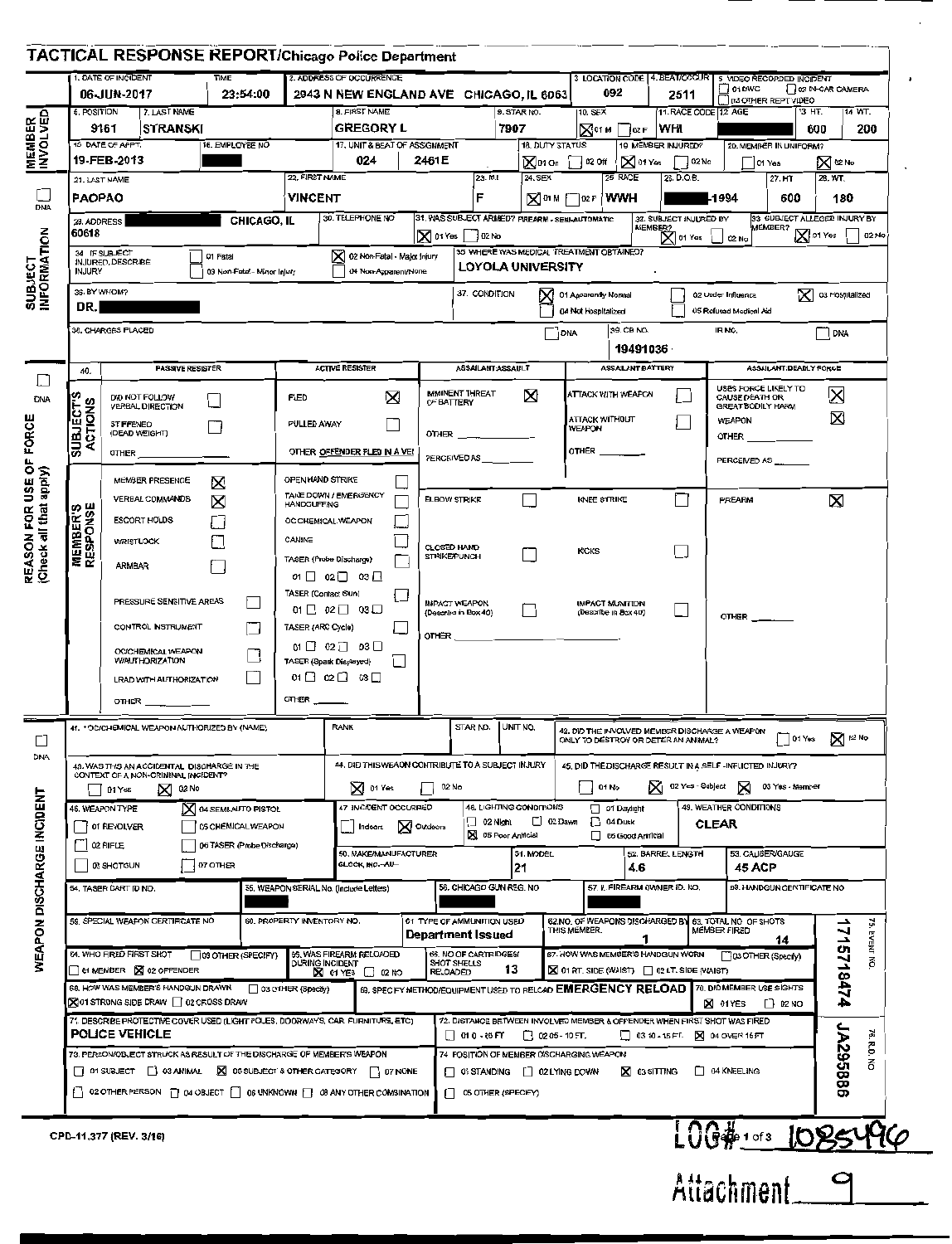| る<br>CASE<br>FORMATI | 77. NOTIFICATIONS (ALL INCIDENTS)<br>NOTIFICATIONS (TASER, OC SPRAY, OTHER CHEMICAL WEAPONS INCIDENT):<br>NOTIFICATIONS (USE OF DEADLY FORCE, FIREARM, IMPACT MUNITIONS, LRAD, CANINE INCIDENT):<br>78. ADDITIONAL INFORMATION<br>SUBJECT OBSERVED DISCHARGING A TAN IN COLOR UNK MAKE /MODEL SEMI AUTOMATIC PISTOL BELIEVED TO BE<br>9MM IN CALIBER. ALL ADDITIONAL NOTIFICATIONS MADE BY RESPONDING PERSONNEL. | <b>IMMEDIATE SUPERVISOR</b> |                           | DSS OF DISTRICT OF OCCURRENCE<br>OEMC<br>$\mathbf{1}$ | II CPIC<br>X OEMC<br>Members will ensure that all required notifications and all witnesses to this use of force are documented in the appropiate case report. | CT<br>178 |    |
|----------------------|------------------------------------------------------------------------------------------------------------------------------------------------------------------------------------------------------------------------------------------------------------------------------------------------------------------------------------------------------------------------------------------------------------------|-----------------------------|---------------------------|-------------------------------------------------------|---------------------------------------------------------------------------------------------------------------------------------------------------------------|-----------|----|
| RES                  | 79. REPORTING MEMBER (Print Name)<br><b>STRANSKI, GREGORY L</b><br>07-JUN-2017 10:55:29                                                                                                                                                                                                                                                                                                                          |                             | STAR/EMPLOYEE NO.<br>7907 | SIGNATURE                                             |                                                                                                                                                               | ပ္လ       | ò. |
|                      | Reviewing supervisor will ensure the legibility and completeness of this report and attest by entering the required information below.                                                                                                                                                                                                                                                                           |                             |                           |                                                       |                                                                                                                                                               |           |    |
| U<br>あ               | 80. REVIEWING SUPERVISOR (Print Name)<br><b>RONAN, SEAN M</b>                                                                                                                                                                                                                                                                                                                                                    | STAR NO<br>2121             | SIGNATURE                 |                                                       | DATE REVIEWED<br>TIME<br>107-JUN-2017 10:58:44                                                                                                                | 9885      |    |
|                      |                                                                                                                                                                                                                                                                                                                                                                                                                  |                             |                           |                                                       |                                                                                                                                                               |           |    |

 $\overline{\phantom{a}}$ 

 $\ddot{\phantom{a}}$